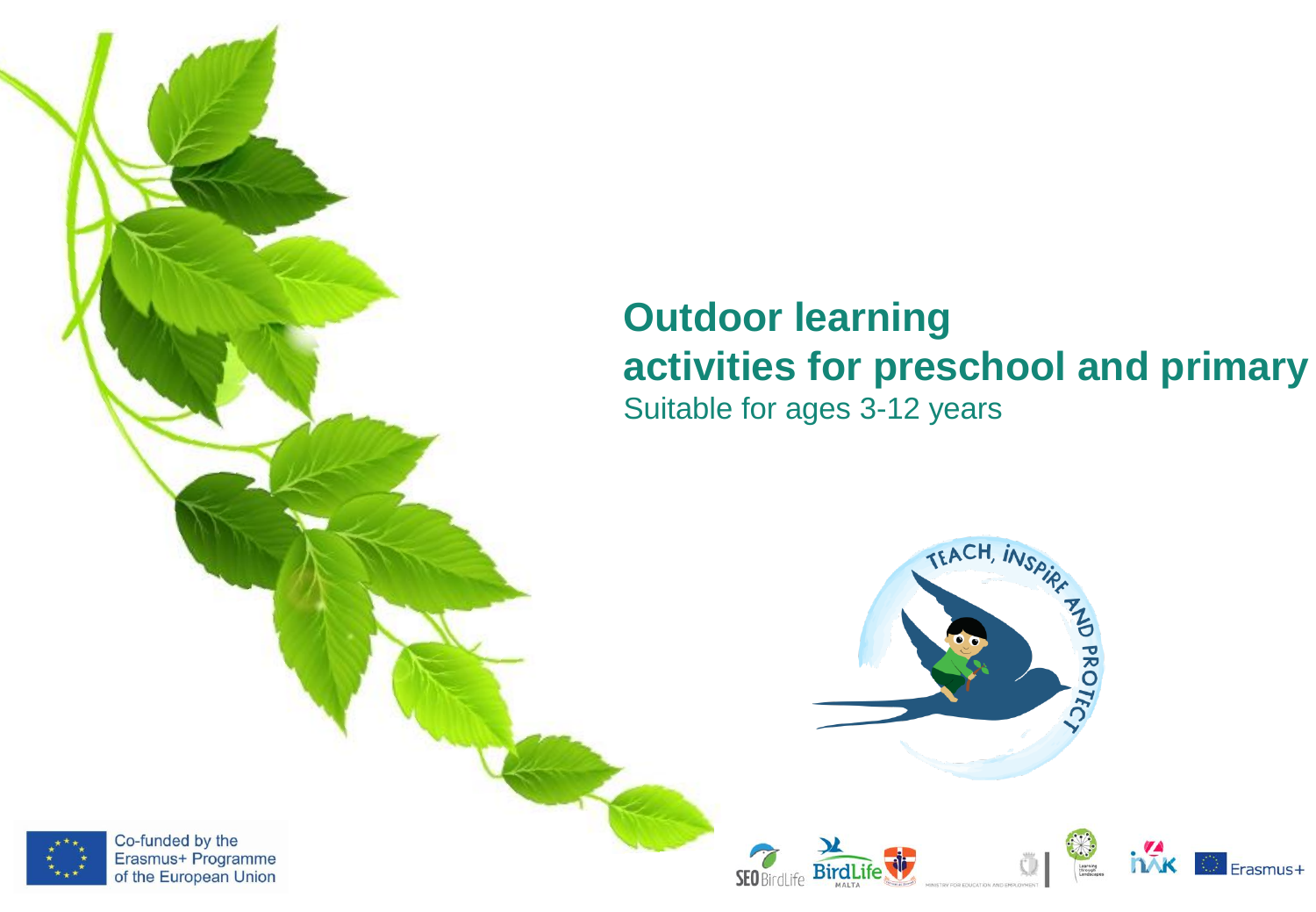### Treasure Hunt Suitable for ages 7-12 years



#### What you need:

- $\triangleright$  One clipboard with pencil attached by a string per child
- $\triangleright$  Treasure hunt checklist for natural objects (box for name and picture of object, box to tick it off and box for child to write description of object)
- $\triangleright$  Suitable outdoor clothing (thermal waterproofs and high visability vests for younger children)

#### Options for treasure hunt checklist:

- ➢ Feathers
- **Petals**
- $\triangleright$  Foot prints
- ➢ Stones
- ➢ Pinecones
- $\triangleright$  Bird calls
- ➢ Nature sounds
- ➢ Twigs

- $\triangleright$  Split children into small groups and let them search the outdoor area for the natural treasure on their checklist
- $\triangleright$  When they find an object they tick it off and write a description of the object in the box provided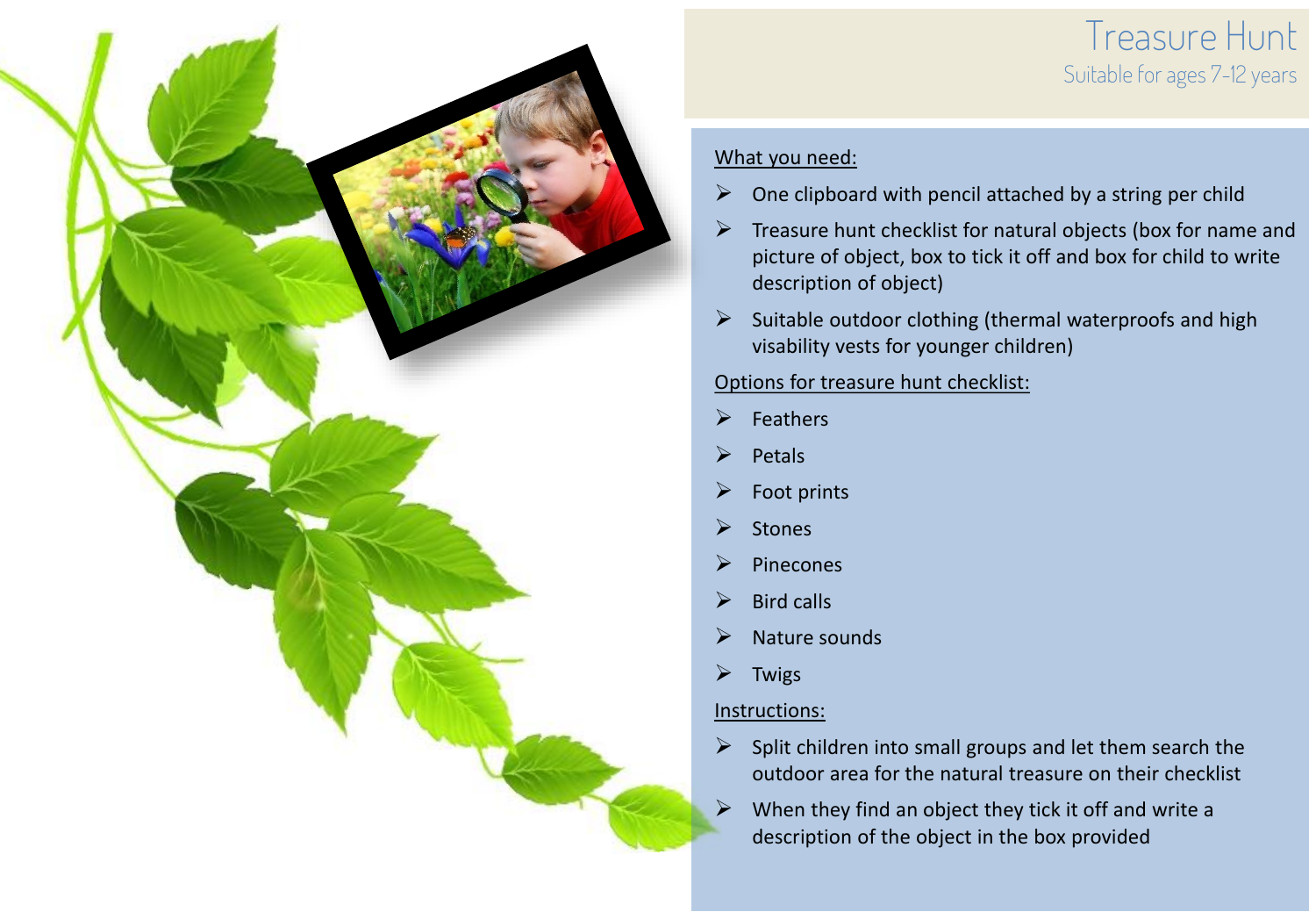# Treasure hunt

#### Learning outcomes:

Children practise observation skills, gain the confidence and vocabulary to describe what they see and learn more about common natural objects and sounds

- ➢ Weather conditions
- ➢ Terrain
- ➢ Staff to children ratio (4 adults for a class of 30 children needed)
- $\triangleright$  Check what wildlife is around the local area before making checklist
- $\triangleright$  Build in time to get to wildlife area if it is not on site
- $\triangleright$  Before the treasure hunt starts remind children not to disturb wildlife or pick flowers as it can injure the child and harm the wildlife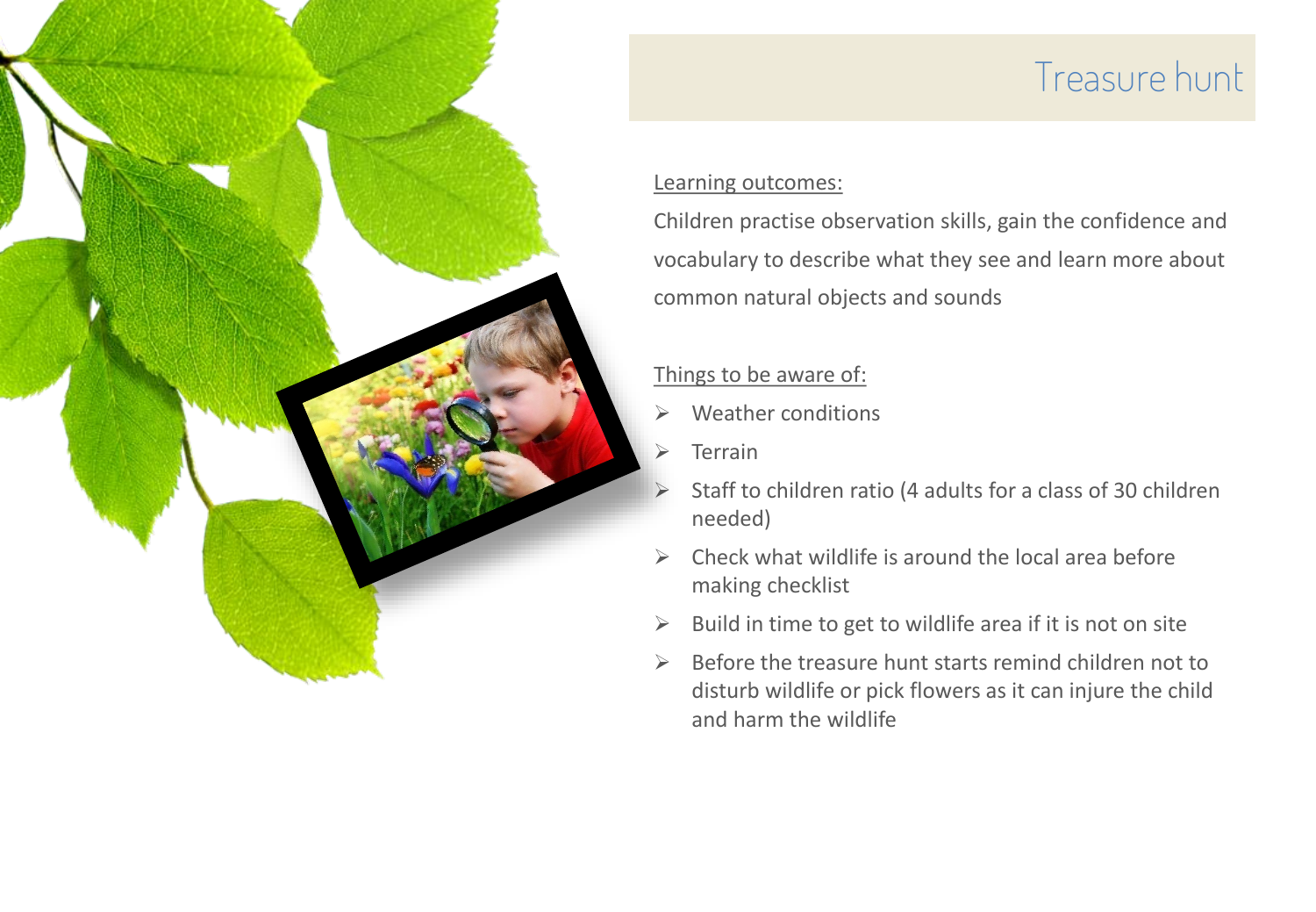

### Natural sculpture Suitable for ages 5-12 years

#### Equipment needed:

- $\triangleright$  Pictures or photos of birds for the group to study beforehand
- $\triangleright$  Appropriate clothing for collecting the materials outside

#### Instructions:

- $\triangleright$  In small groups children collect natural materials like stones, twigs and leaves from an outdoor space
- $\triangleright$  The groups each create a 2D picture of a bird with their gathered natural materials using the photos of birds for inspiration if needed

#### Learning outcomes:

 $\triangleright$  Children develop their ability to work in a team and their communication skills by articulating their ideas to their peers

➢ Children practise thinking creatively and having their own ideas with less input from the teacher

 $\triangleright$  Children combine scientific thinking by identifying body parts like the wings and legs with creativity to make them out of their gathered materials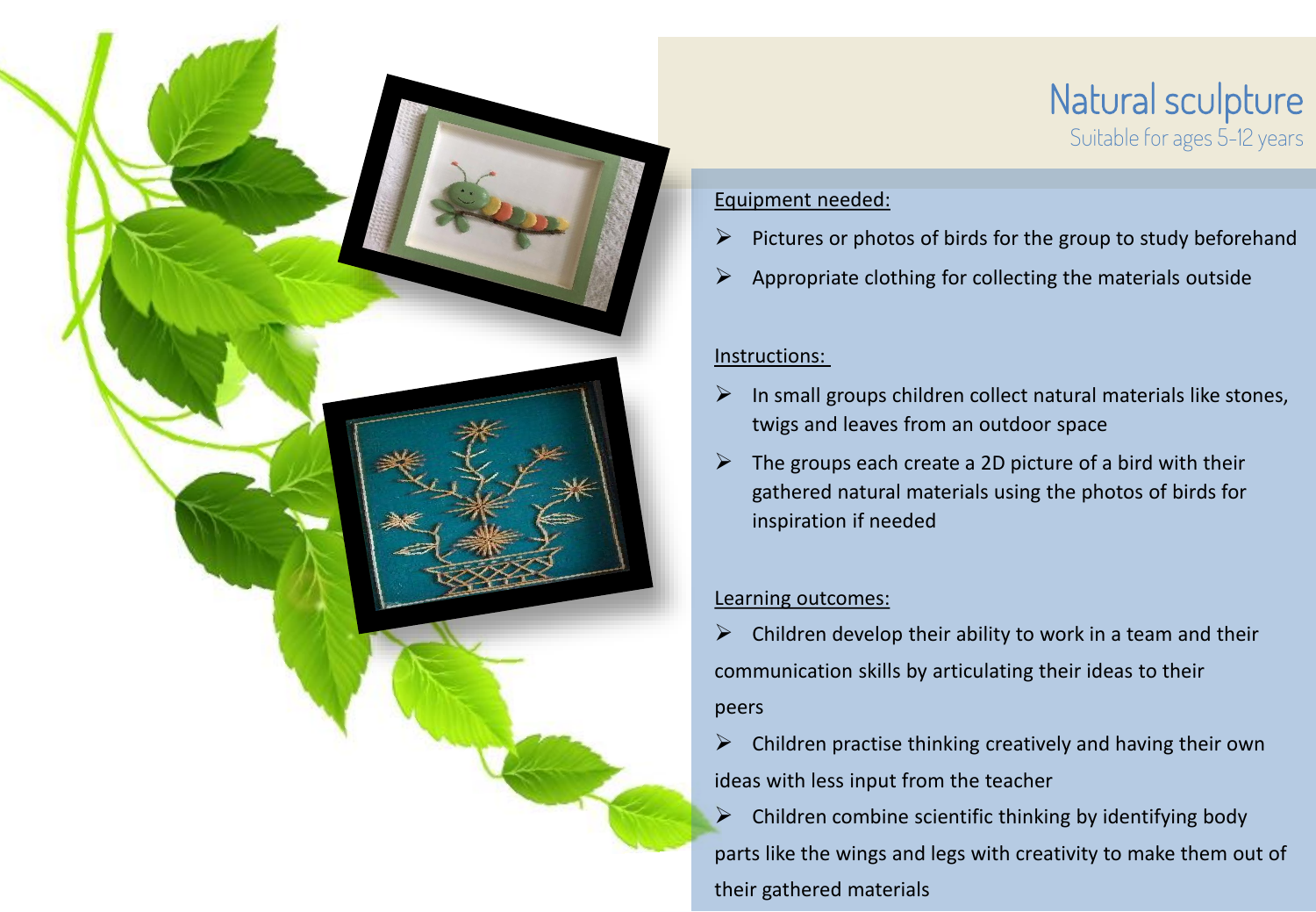## Natural sculpture

- ➢ Weather conditions could shorten time possible outside
- ➢ Some materials could be hazardous so educate children on what to avoid, for instance stinging plants or poisonous berries
- $\triangleright$  Have a discussion with the children about what can be used (like fallen leaves) and what could harm wildlife (like picking flowers)
- $\triangleright$  Check outdoor area beforehand to make sure there will be enough natural material to use
- $\triangleright$  Consider photographing the finished art pieces to preserve them

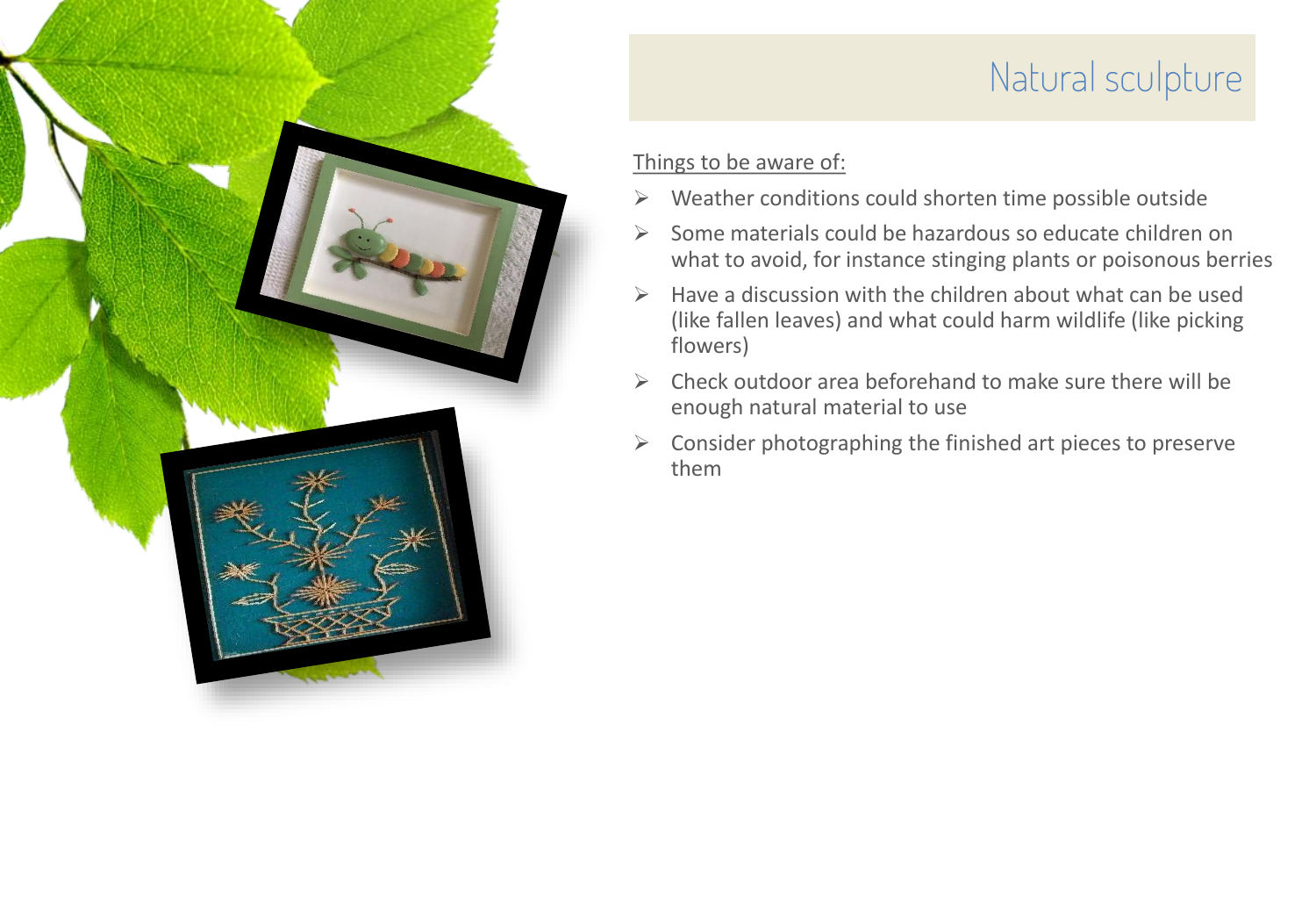

# Life cycle of a bird roleplay

Suitable for ages 2-7 years

#### Equipment needed:

- Pictures of the life cycle of a bird to explain it to the children
- Suitable outdoor clothing

#### Instructions:

- Using the pictures explain the lifecycle of a bird from a small embryo in the egg to an adult bird
- ➢ Demonstrate to the class how to act out each stage with actions before having another go with the class participating
- $\triangleright$  First stage: The egg- crouch into a small ball
- $\triangleright$  Second stage: bird hatches from egg- children act out the part of a small chick crouching up slowly from their egg postion
- $\triangleright$  Third stage: juvenile children kneel imagining they're in a nest. They practise flapping their wings and making bird noises calling to their parents
	- Forth stage: learning to fly children stand up getting ready to fly

Fifth stage: flying-children imagine they are slowly learning to fly and becoming more confident. Give them the freedom to run around the space pretending to be adult birds.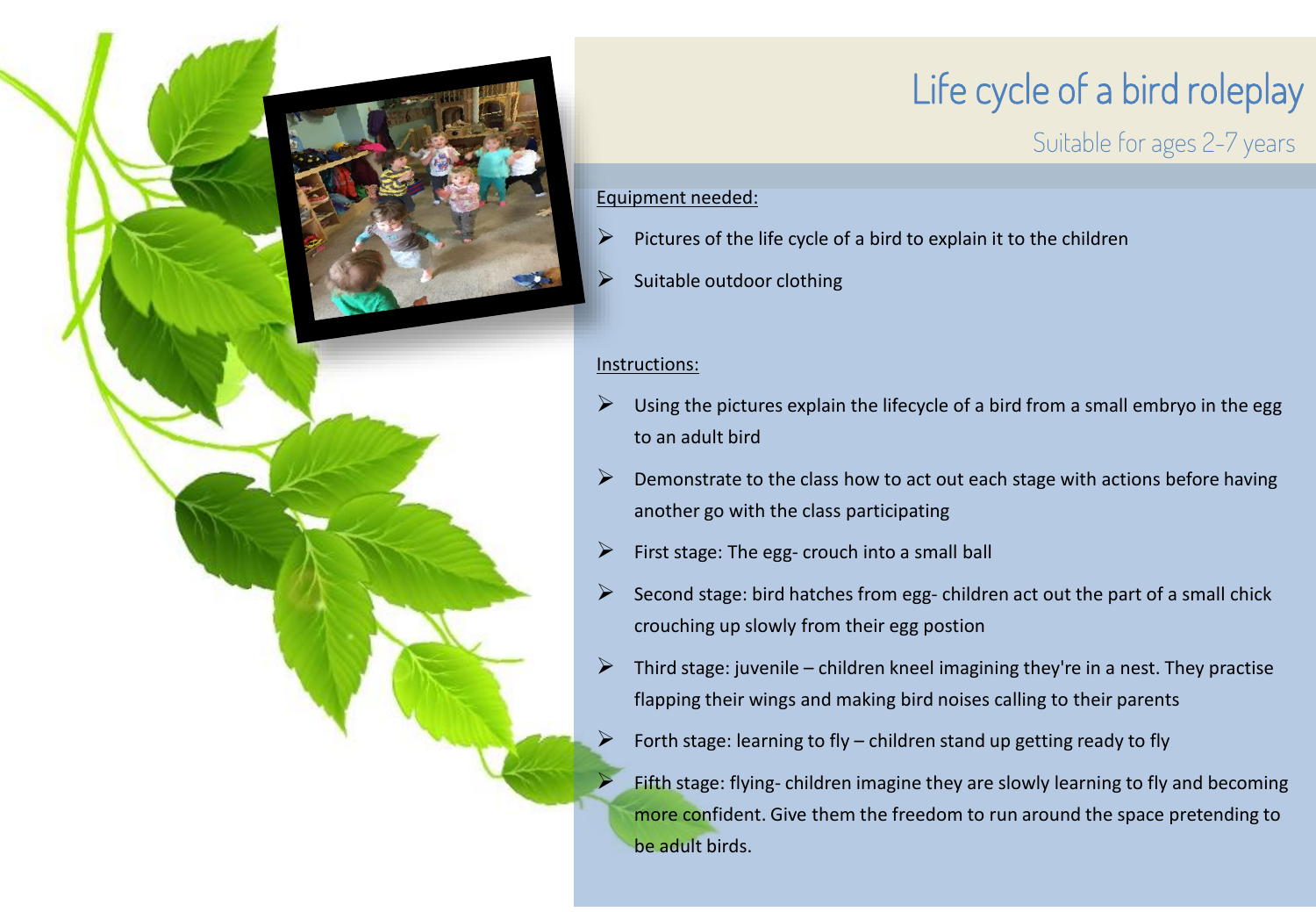### Life cycle of a bird roleplay

#### Learning outcomes:

- $\triangleright$  Children gain a basic understanding of the life cycle of a bird which can be built on it later years
- $\triangleright$  Children engage with biology in a fun interactive way
- $\triangleright$  Children gain self-confidence through a drama activity

- **Weather**
- ➢ Make sure it takes place somewhere with even terrain that isn't slippery, for instance a school playground
- ➢ Make sure there is enough space for children to run around without colliding with each other or any objects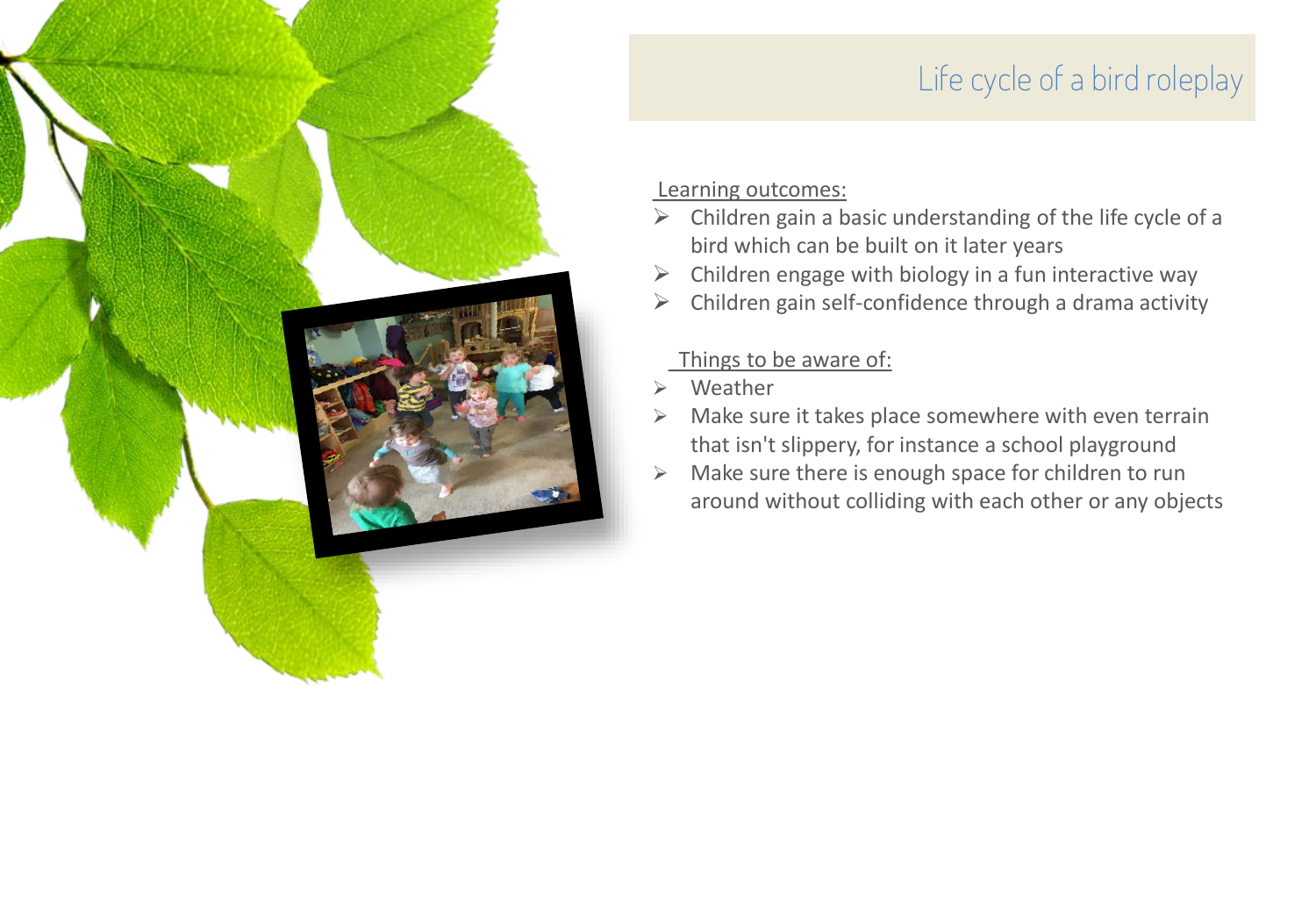

#### Equipment needed:

- $\triangleright$  A pair of binoculars for each child if available
- $\triangleright$  Suitable outdoor clothing

- $\triangleright$  Introduce the class to the common birds that could be found in the outdoor area that will be visited. Explain about their behaviours and appearance
- $\triangleright$  Take the class to the area and try to find either bushes or trees, or a bird hide to stand behind to reduce the chances of the birds flying away.
- $\triangleright$  Stand quietly for up to five minutes and observe the wildlife
- ➢ Have a discussion afterwards about the birds and wildlife seen and the behaviours they exhibited. Did they behave in a way the class expected?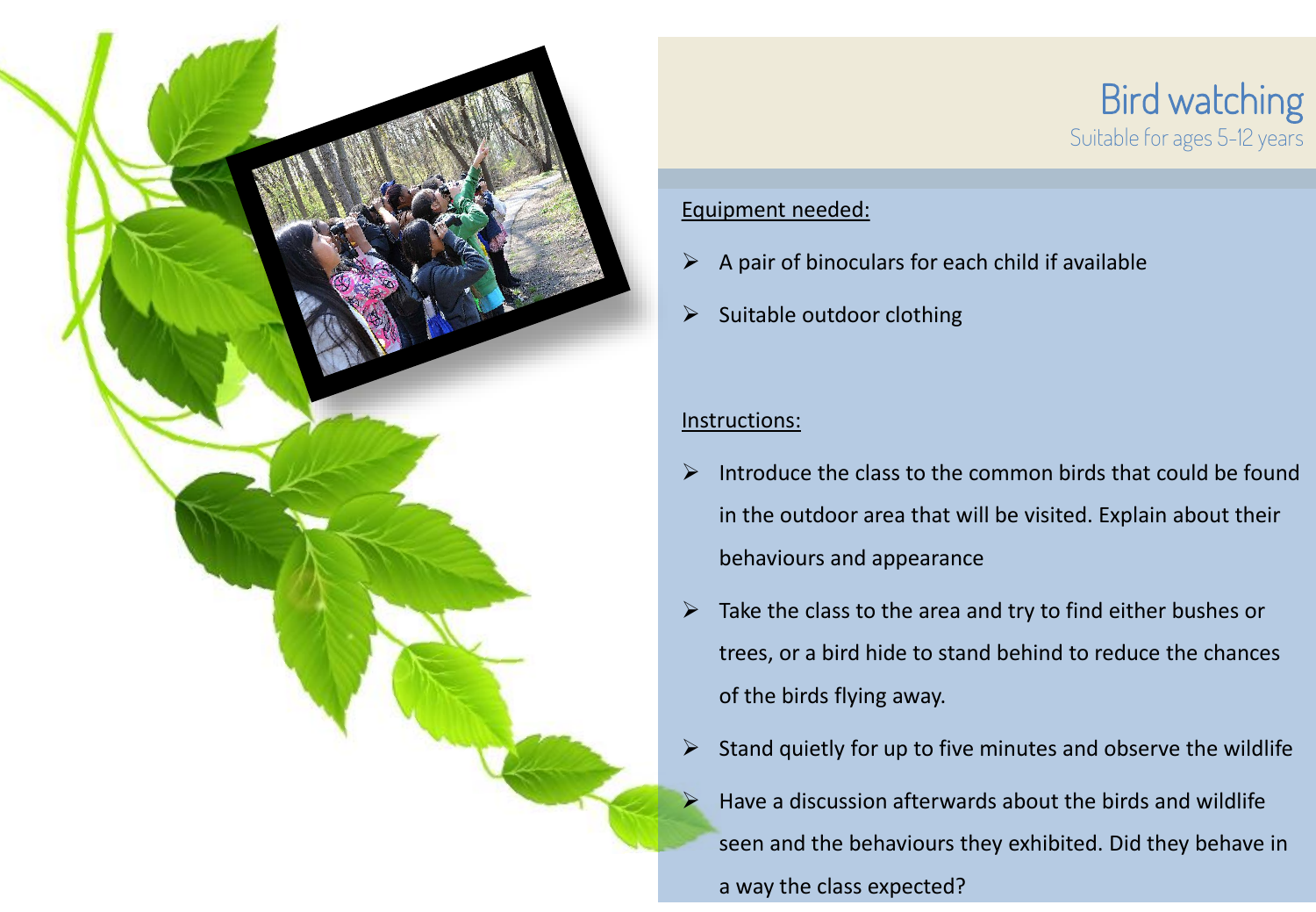

# Bird watching

#### Learning outcomes:

- $\triangleright$  Children get the opportunity to witness nature first hand
- $\triangleright$  They gain an understanding of respectful ways to observe wildlife from a distance without interfering or causing disturbances
- $\triangleright$  They build an early understanding of basic fieldwork which can be deepened as they progress through school

- $\triangleright$  The weather
- $\triangleright$  What wildlife can be found may be affected by the seasons. The teacher should explore different options of outdoor spaces first and observe what species are common there.
- $\triangleright$  Children should be educated beforehand on how to behave whilst out in nature and taught that we need to be quiet and respectful so wildlife is not scared away.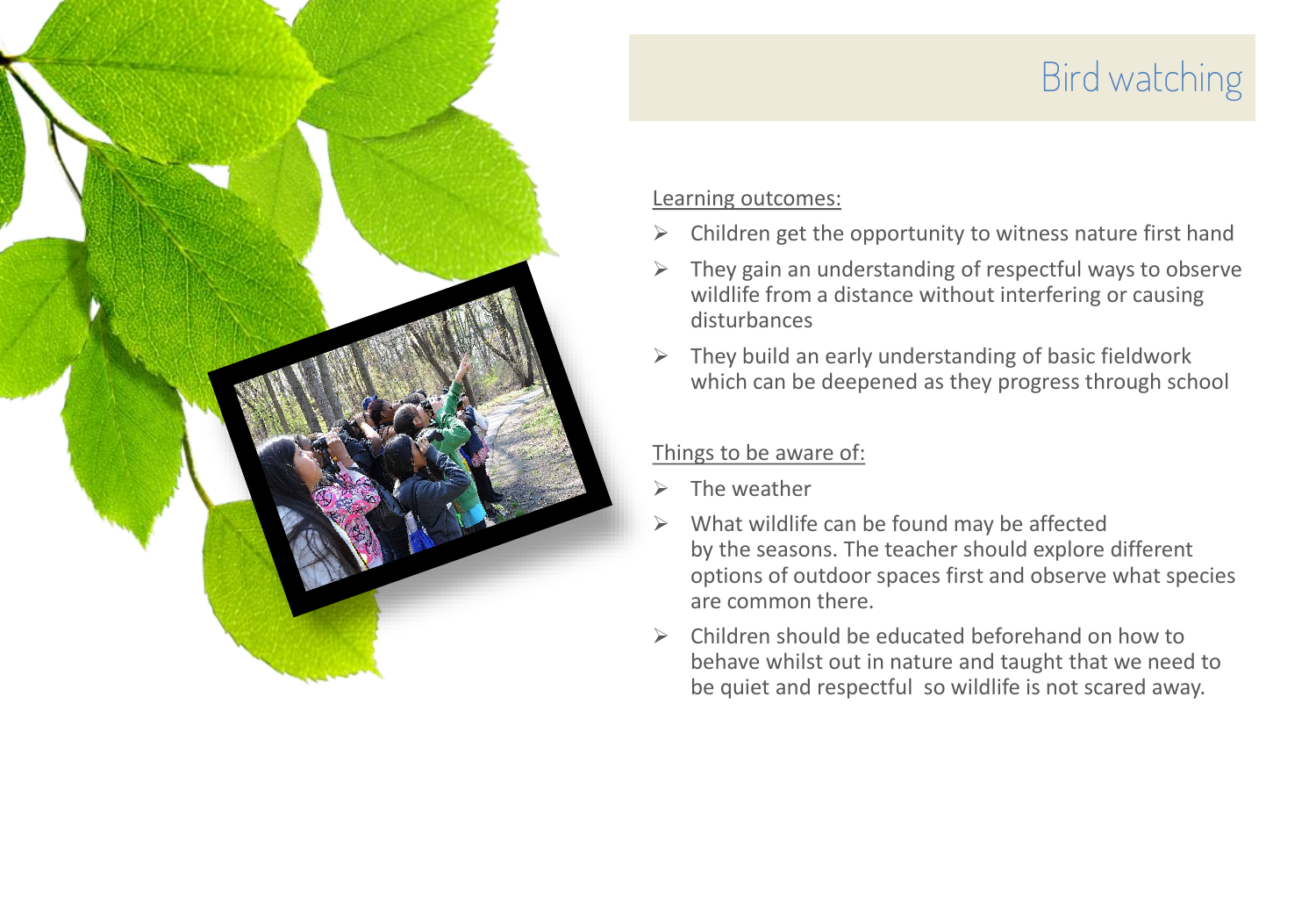### Birdsong Suitable for ages 6-10 years

#### Equipment needed:

 $\triangleright$  Suitable outdoor clothing

- $\triangleright$  Play the children recordings of bird calls from different species. include native and non native migrating birds from other countries. Play each recording three times to help the children hear the difference.
- $\triangleright$  Encourage the children to describe the calls. Are they high pitched or low pitched? Do they sound rough, soft or harsh?
- $\triangleright$  Take them outside and get them to close their eyes and listen for up to ten minutes.
- $\triangleright$  Get them to describe what they heard and ask if they could recognise any calls or did any sound similar?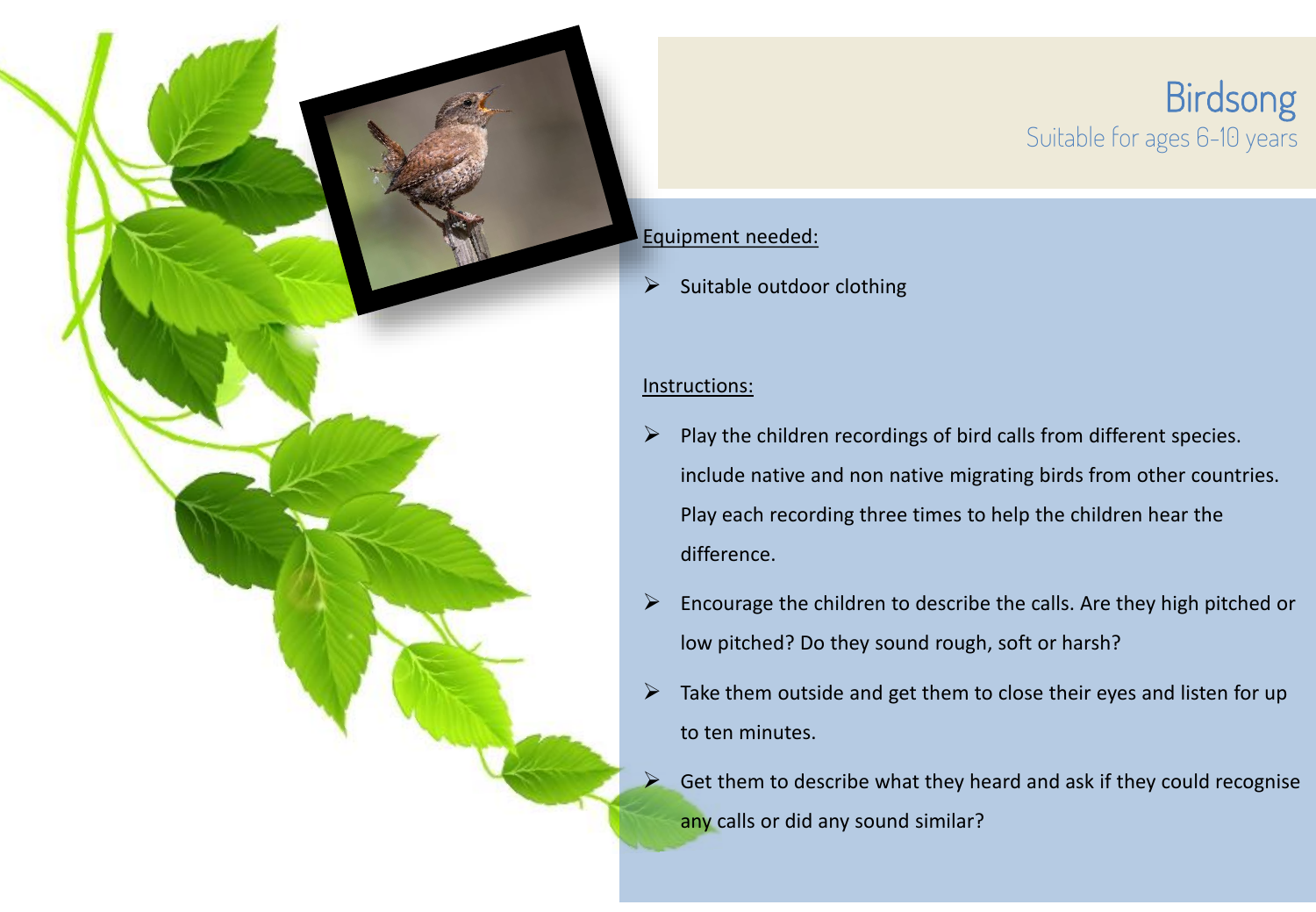

# Birdsong

#### Learning outcomes:

- $\triangleright$  Children learn to start hearing the difference between bird calls and learn some common bird calls.
- $\triangleright$  They learn the purpose of bird calls and how they use them to communicate
- $\triangleright$  They learn some native birds, and birds that they see everyday in their local environment

- ➢ Weather
- Some bird calls can sound quite similar so encourage children to be patient and try their best to hear differences even if they can't tell what the birds are
- ➢ Try to find a quiet place to listen outside so noise pollution is limited
- $\triangleright$  Encourage children to be very quiet so they can hear better
- Spend some time working out what bird calls are common in the area and consider scheduling the activity for spring/summer if there are more birds at this time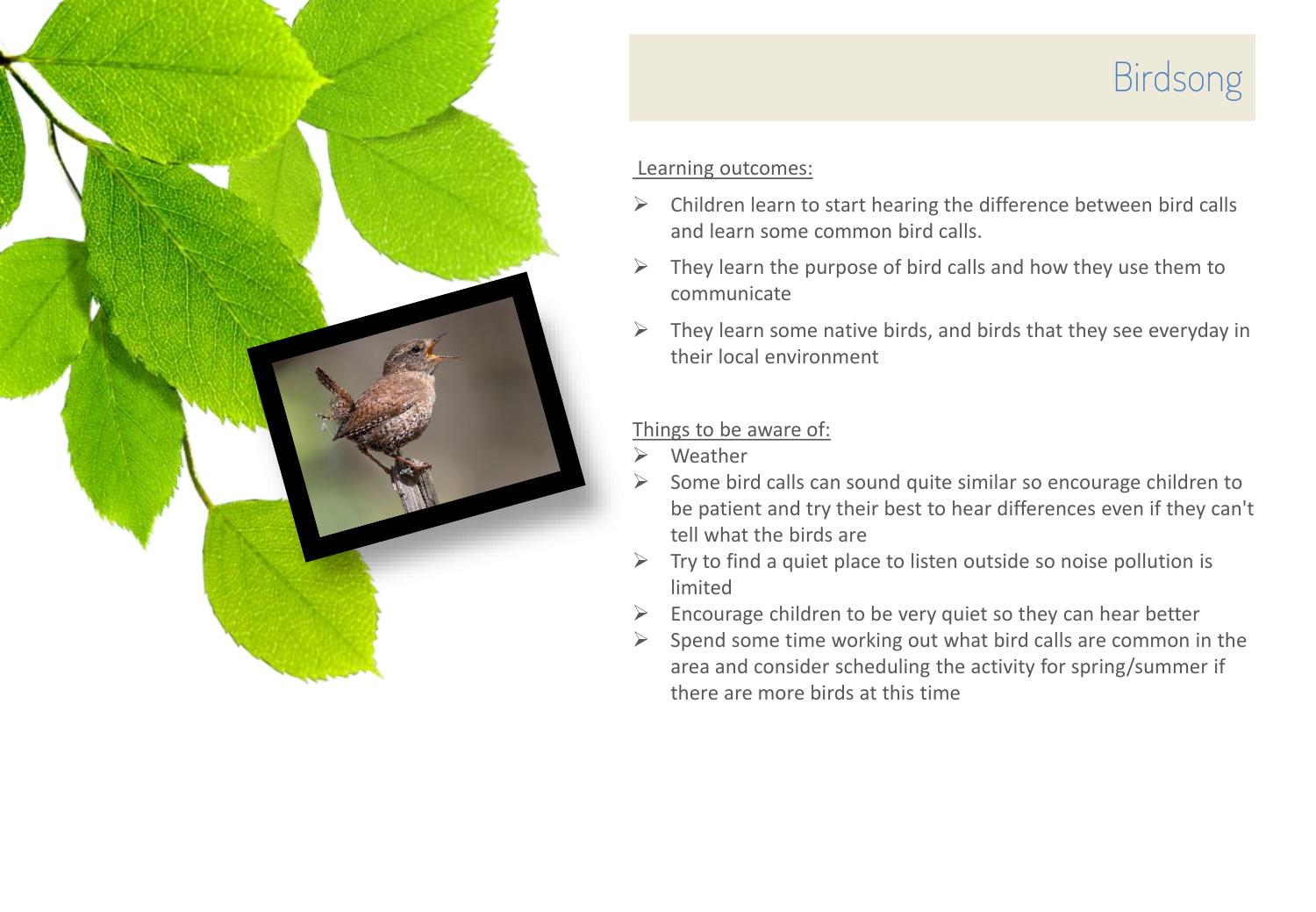### Birdfeeders Suitable for ages 7-12 years



#### **Instruction sheet**

- Plastic bottle
- $\checkmark$  2x wooden sticks/rods or pencils
- ✓ String
- ✓ Bird seed
- $\checkmark$  Drawing pin
- ✓ Scissors

1.Use the drawing pin to create two holes on either side of the bottle at the bottom and widen it with scissors. Push the first stick through the two holes to create the first stand.

2.Do the same higher up the bottle at 90 degrees to the first holes so the sticks form a cross shape.

3. Make holes four cm above the sticks and widen them with scissors so they're about 7-8mm wide depending on the size of the bird seed use. Make them small enough that the seed doesn't all fall out!

4. At the neck of the bottle make two more holes opposite one another and then thread the string through to make the handle. Fill the bottle with bird mix.

5. With the lid screwed on hang it high off the ground on a tree or from a fence or wall and enjoy watching the birds come to visit your feeder.

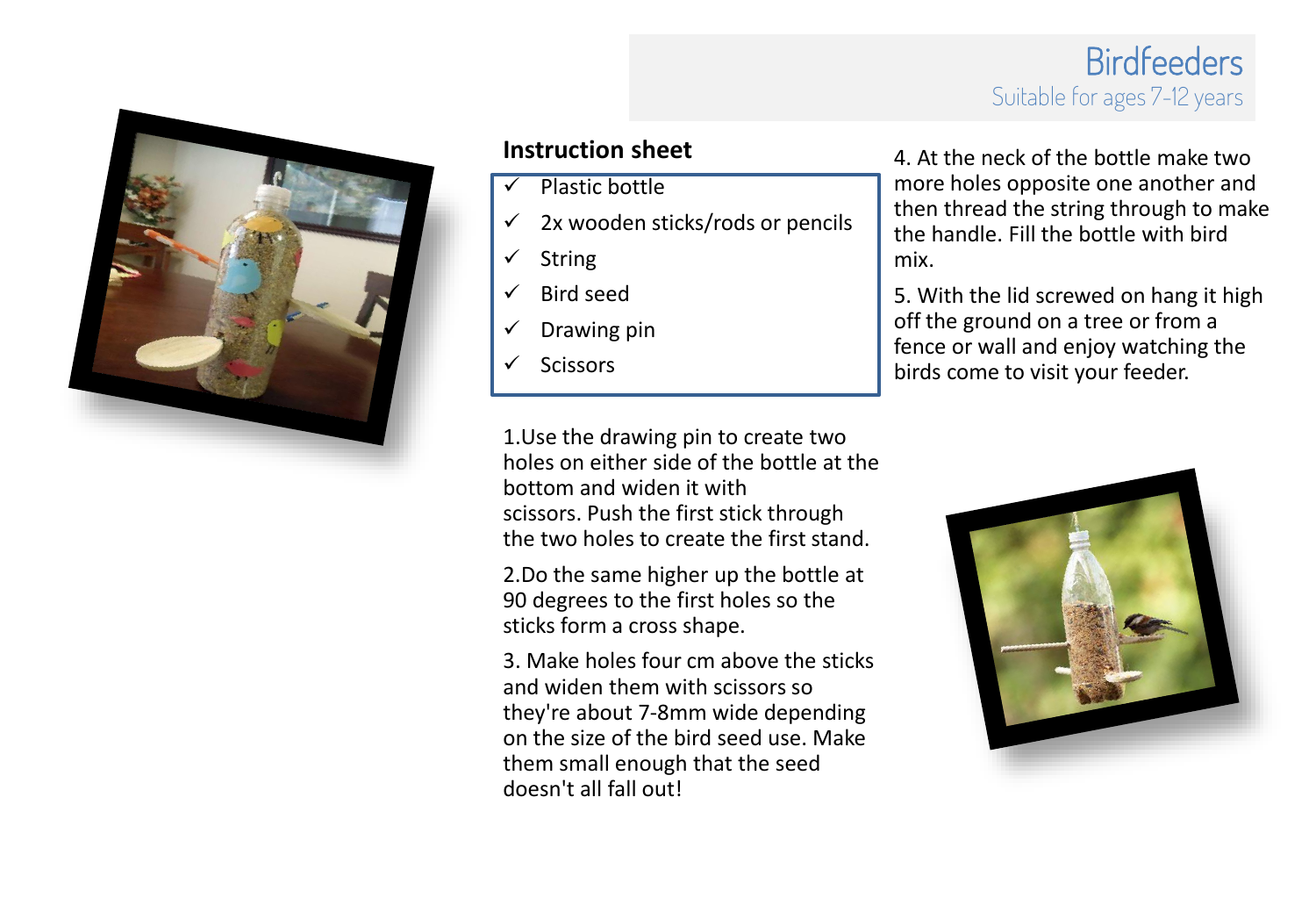## Birdfeeders



#### Learning outcomes:

- $\triangleright$  Children will learn simple principles of bird nutrition. They will learn that small birds have a high metabolism that burns energy and therefore need to supplement natural food sources through the winter when it is scarce. Children will learn that birds need this energy to fly, breed and build their nests
- ➢ Children will also learn that sometimes feeding birds the wrong things or at the wrong times can actually harm them so it's important to check what you put in a feeder and when you use it
- ➢ Children will learn we can make a difference to our environment even if we don't have much space as bird feeders can be hung anywhere and be made out of recycled materials
- ➢ Sustainability and recycling is applied to productivity and creativity

- Be aware of what bird seed you use. Wheat is common in bird seed mixes but has little nutritional value. Bird seed mixes containing millet, corn, seeds and grain are good options. Some seeds are not suitable for birds so be careful of buying mixes not designed for birds
- $\triangleright$  Make sure there is sufficient adult supervision if doing the activity with younger years as the activity involves sharp tools and small seeds that could be a choking hazard
- $\triangleright$  The bird feeders will need to be checked to ensure they're safe and study enough for birds to feed from. Bird feeders need to be hung securely enough that they won't fall and become litter
- $\triangleright$  Feeders should be a complement to natural food sources rather than a replacement as that will modify bird behaviour. Feeders should be removed in spring as birds can feed themselves and their chick through spring and summer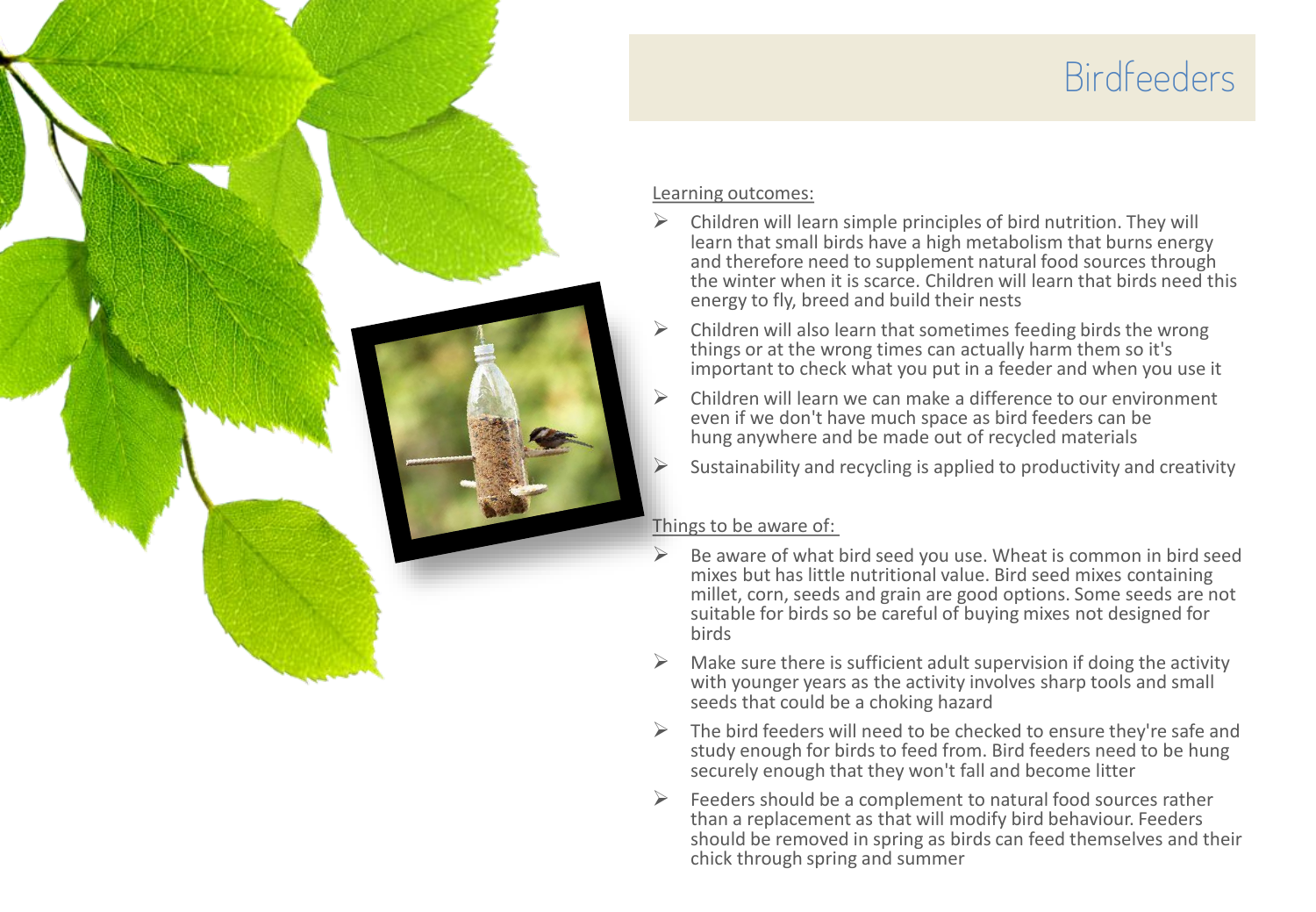

## Litter pick Suitable for ages 5-12 years

#### Equipment needed:

- $\triangleright$  Appropriate outdoor clothing
- $\triangleright$  Disposable gloves for each child
- $\triangleright$  Bin bags
- $\triangleright$  Litter pickers

- $\triangleright$  Explain to the class the importance of cleaning their local environment (for instance beach, or forest), and why waste is everyone's responsibility. Educate the class on how waste affects different species when it's discarded in their habitat
- $\triangleright$  Explain how to responsibly dispose of waste in general, recycled, or compost waste bins
- $\triangleright$  Put children into groups of 3-4. One child minds the rubbish bag whilst the others collect rubbish before swapping roles
- ➢ After the rubbish has been collected the groups all sort their rubbish into the correct categories to be disposed of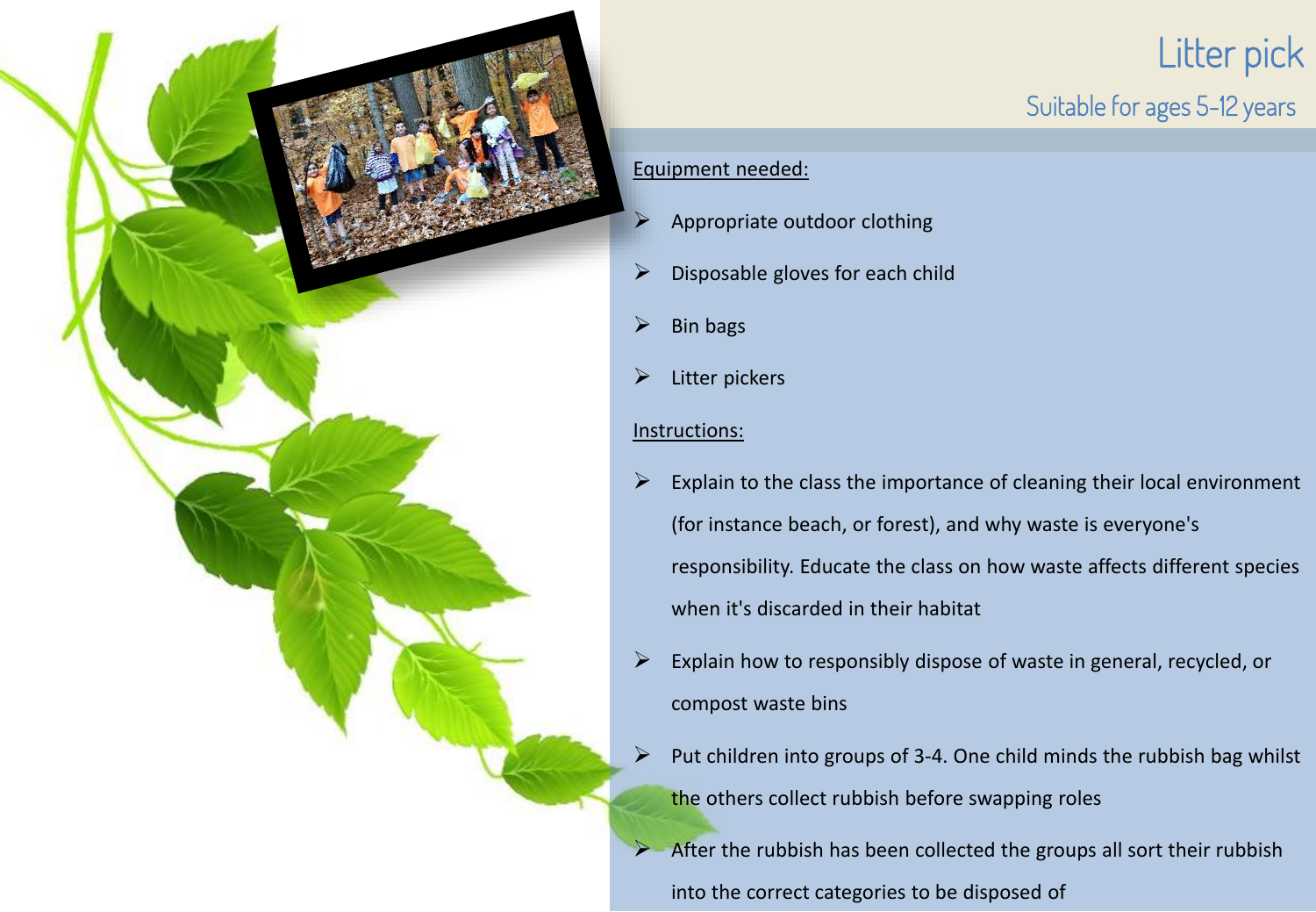

# Litter pick

#### Learning outcomes:

- $\triangleright$  Children develop their team work skills
- $\triangleright$  Children learn that they have responsibility for the environment and to clean up after themselves
- $\triangleright$  Children learn how damaging waste can be to the enivronment and wildlife and how to make a postivie change to protect it

#### Things to be aware of:

Litter can be very hazardous so there needs to be adult supervision, protective gloves, litter pickers if available and children should be warned not to touch sharp objects. Children should be made aware of the hygiene risks and given time to wash hands afterwards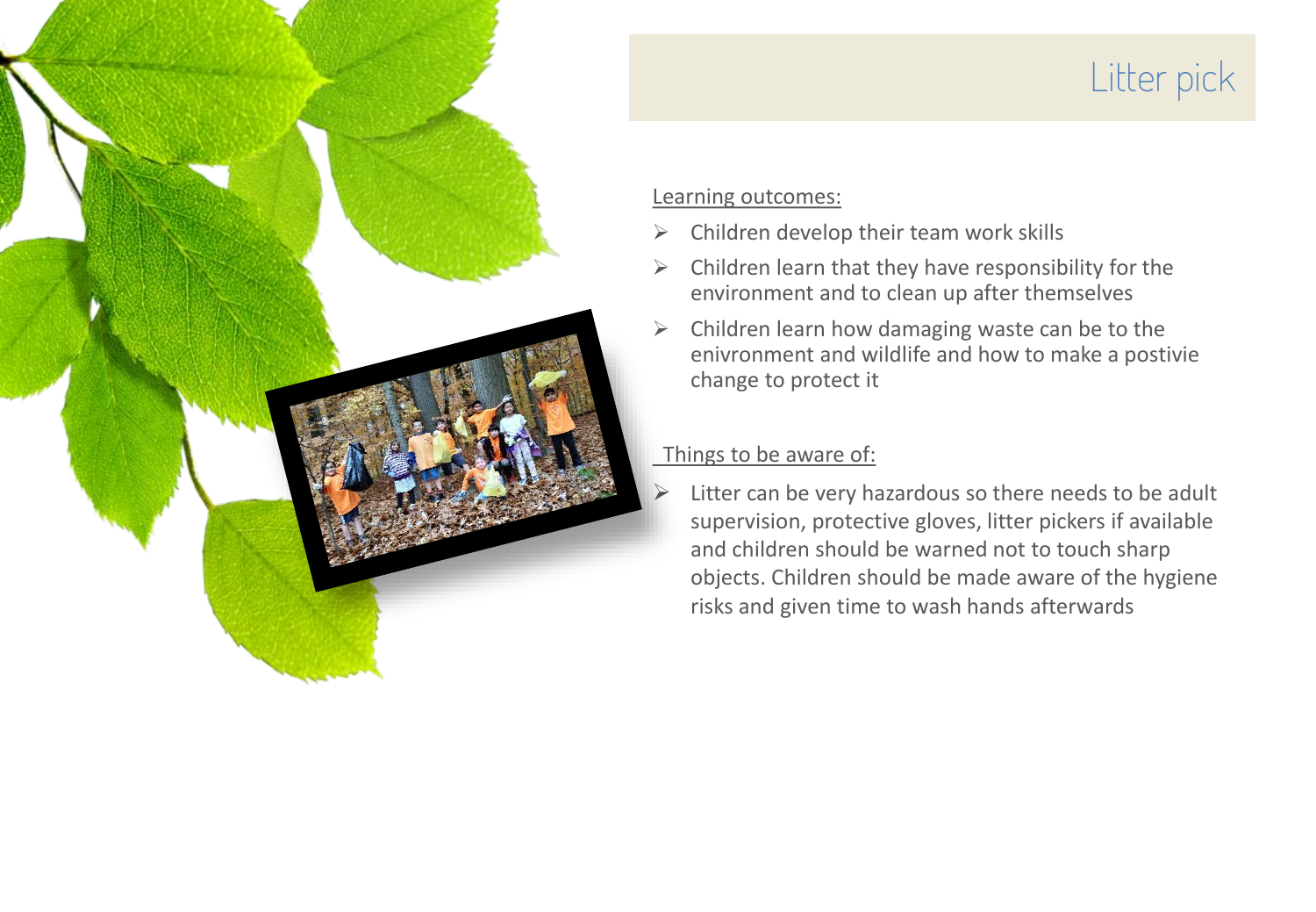

# Wildlife filmaking

### Suitable for ages 7-12 years

#### Equipment needed:

- $\triangleright$  Appropriate outdoor clothing
- $\triangleright$  Video recorders
- ➢ Marshland: fishing nets, magnifying glasses, quadrant
- $\triangleright$  Woodland/ meadowL magnifying glasses, pooters, quadrants Instructions:
- $\triangleright$  Introduce the class to the habitat they will be visiting. This could be wetlands/marshes, meadows, woodland, coastal areas
- $\triangleright$  Teach children how to use a recording equipment such as camcorders
- $\triangleright$  In small groups the children will set up quadrants and monitor the species they find within their areas. In a marsh or coastal area the children can use nets to collect aquatic species
- $\triangleright$  The children take it in turns to film the wildlife and describe what they've caught and how they caught it as well as anything they know about the species on film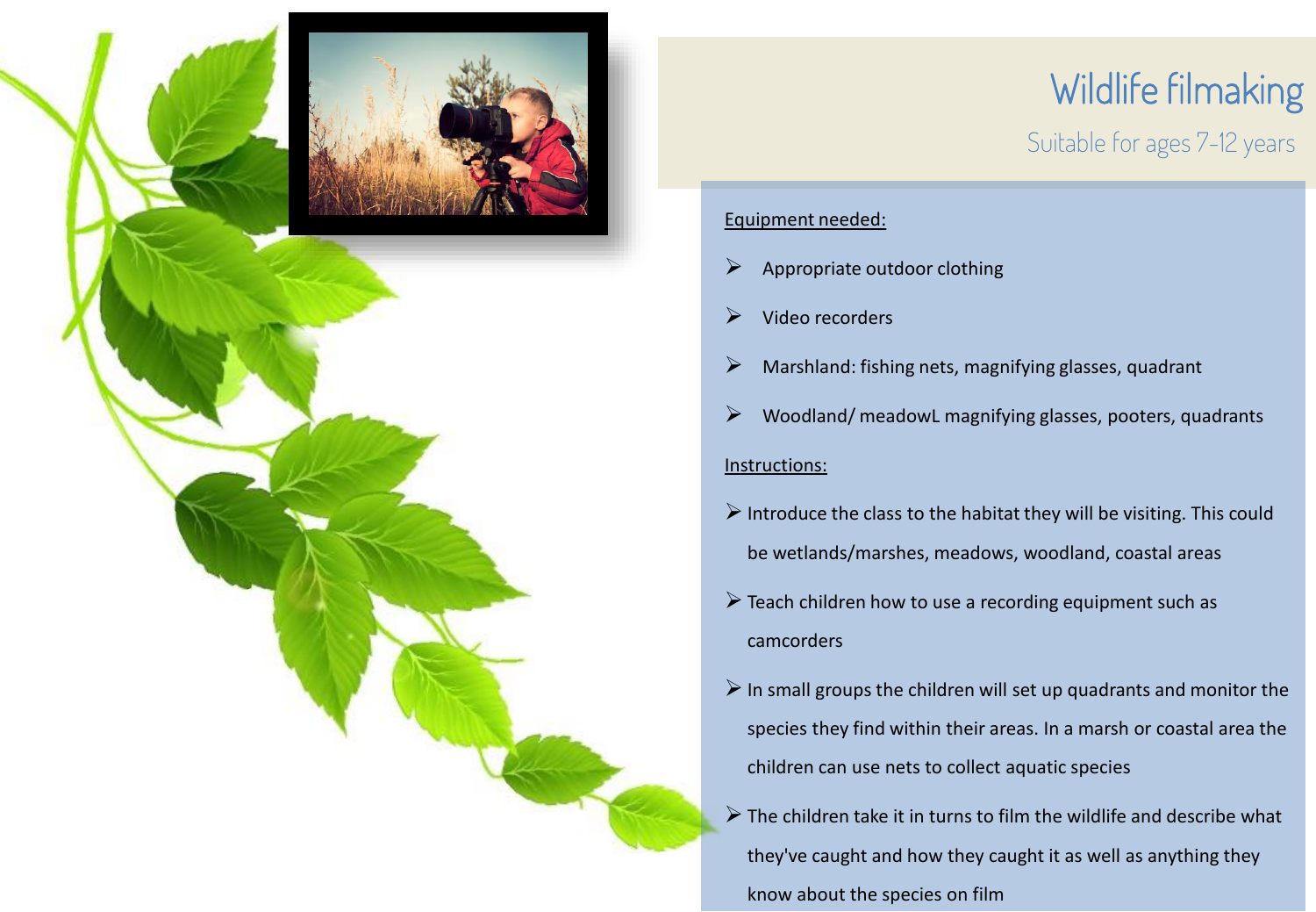# Wildlife filmaking

#### Learning outcomes:

- $\triangleright$  Children practise team work whilst working together to make their films and develop their cooperation skills
- ➢ Children learn how to use traditional film equipment that they may not have encountered before
- ➢ Children learn how to capture wildlife behaviour on film.
- ➢ Children gain confidence communicating their ideas to their peers

- $\triangleright$  Adult supervision is required as equipment is expensive and children need to be taught how to use it carefully
- $\triangleright$  Some habitats have more risk for instance habitats with water, so more adult superivison may be needed or environments may have to be chosen for specific age groups
- ➢ Equipment may not be available so mobile phones and tablets are another option
- $\triangleright$  Children need to be educated on how to catch specimens safely and be respectful whilst filming them and their peers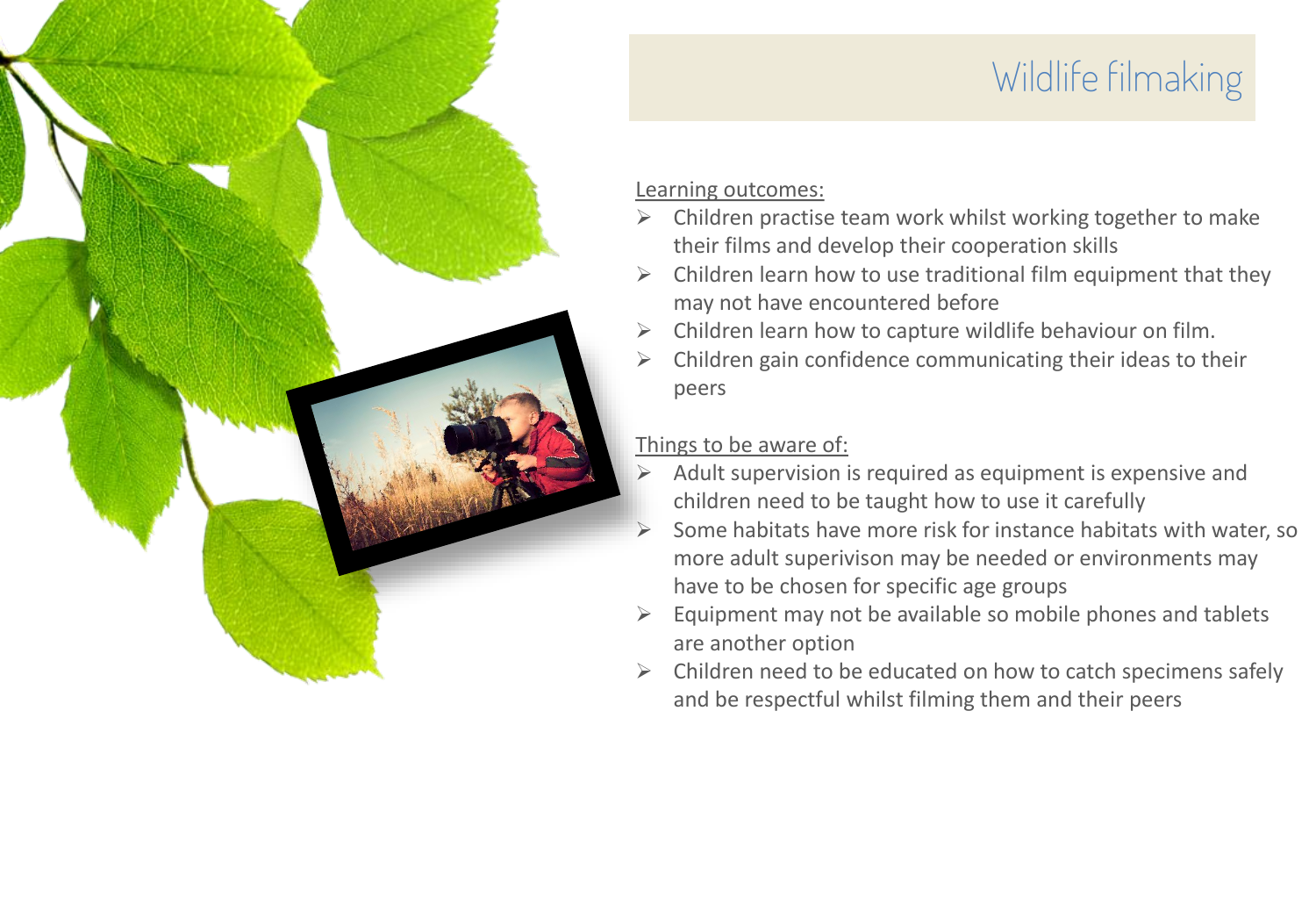

### Nature sketching Suitable for ages 3-12 years

#### Equipment needed:

- ➢ Paper
- $\triangleright$  Clipboards with a pencil attached

- $\triangleright$  Give children five minutes to sit quietly and look at their surroundings and wait to see if any wildlife comes into view
- $\triangleright$  Then give them twenty minutes to sketch what they can see both close up and far away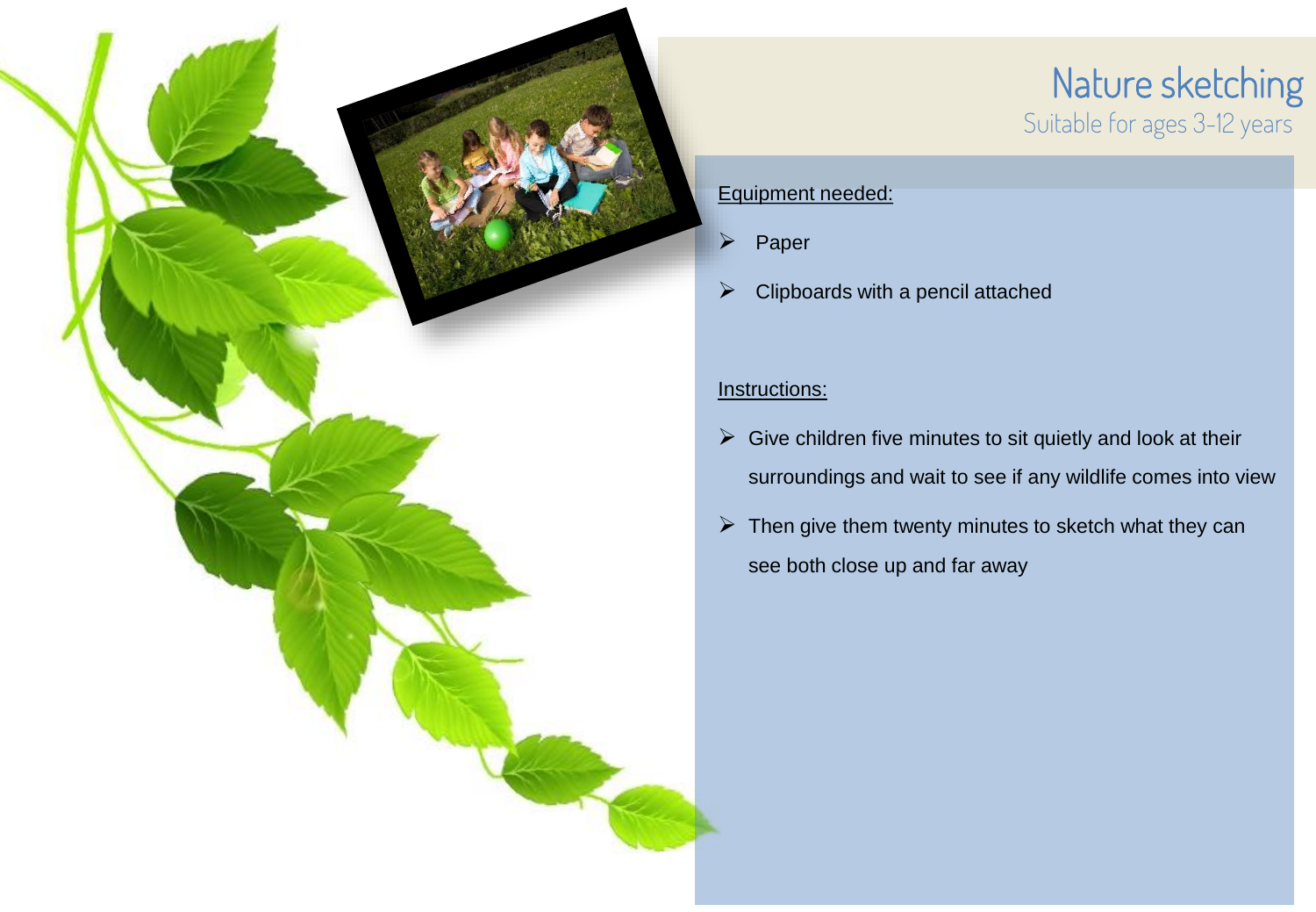# Nature sketching Learning outcomes: ➢ Children learn early fieldwork skills of observation which can be developed in later years

- $\triangleright$  Children combine artistic and creative skills with scientific observation
- ➢ Children learn to respect their environment and observe from the outside without interfering or disturbing wildlife

- ➢ Weather conditions as children may be sitting still for a long time
- $\triangleright$  Children will have to learn the importance of being still and quiet so they don't disturb wildlife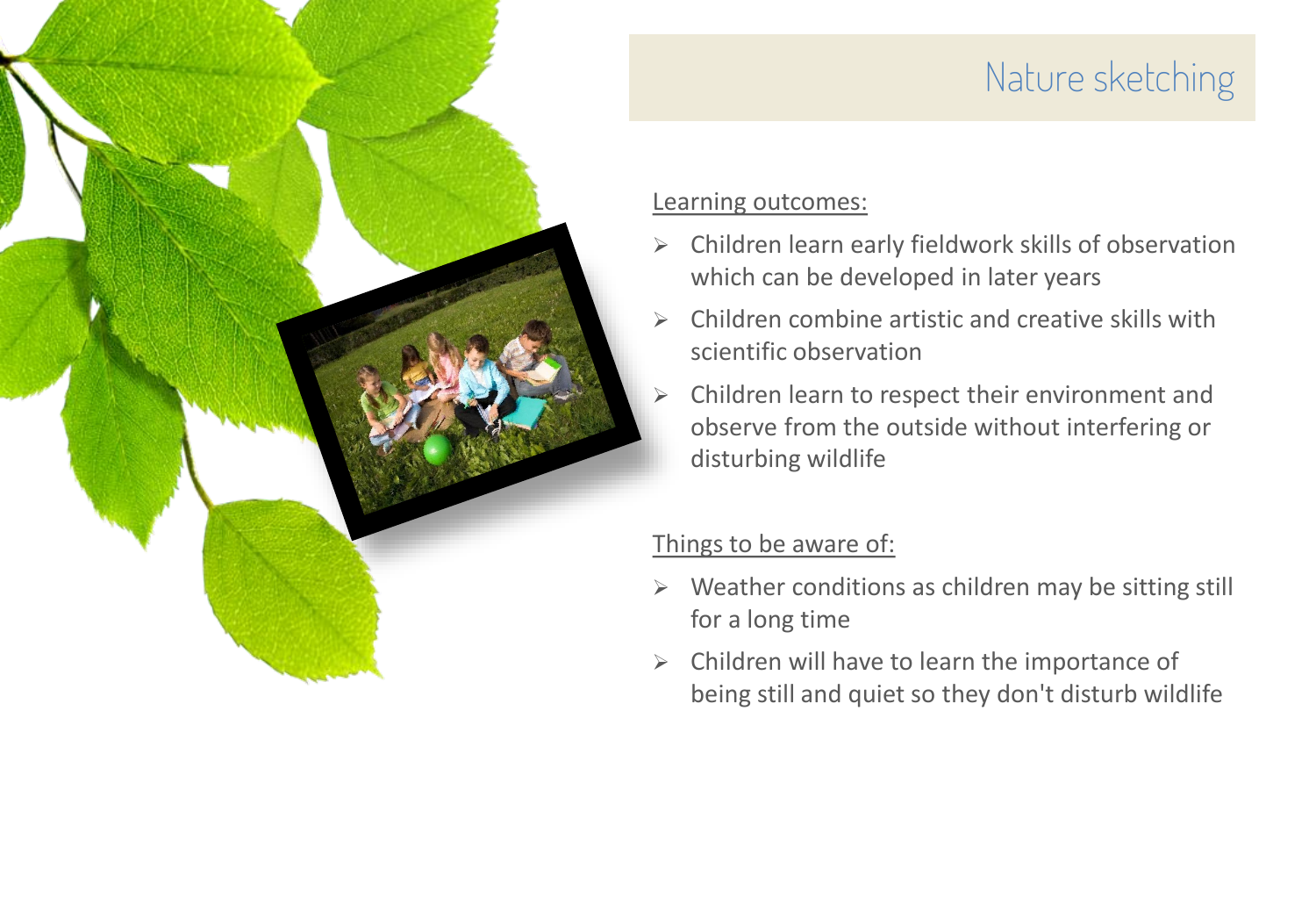

### Flower Spotter Suitable for ages 4-9 years

#### Equipment needed:

- $\triangleright$  Clipboards with pencils attached
- $\triangleright$  Checklist of native flowers with pictures, tally boxes and a column for them to add their own descriptions of key features for each flower

- $\triangleright$  Introduce children to native common flowers of the area and teach them how to identify them and tell them apart
- $\triangleright$  Using the checklists take the children to an outdoor space and see how many of the plants they can find. Encourage them to count how many of each species of flower they can find in the tally boxes and write their own descriptions of the plants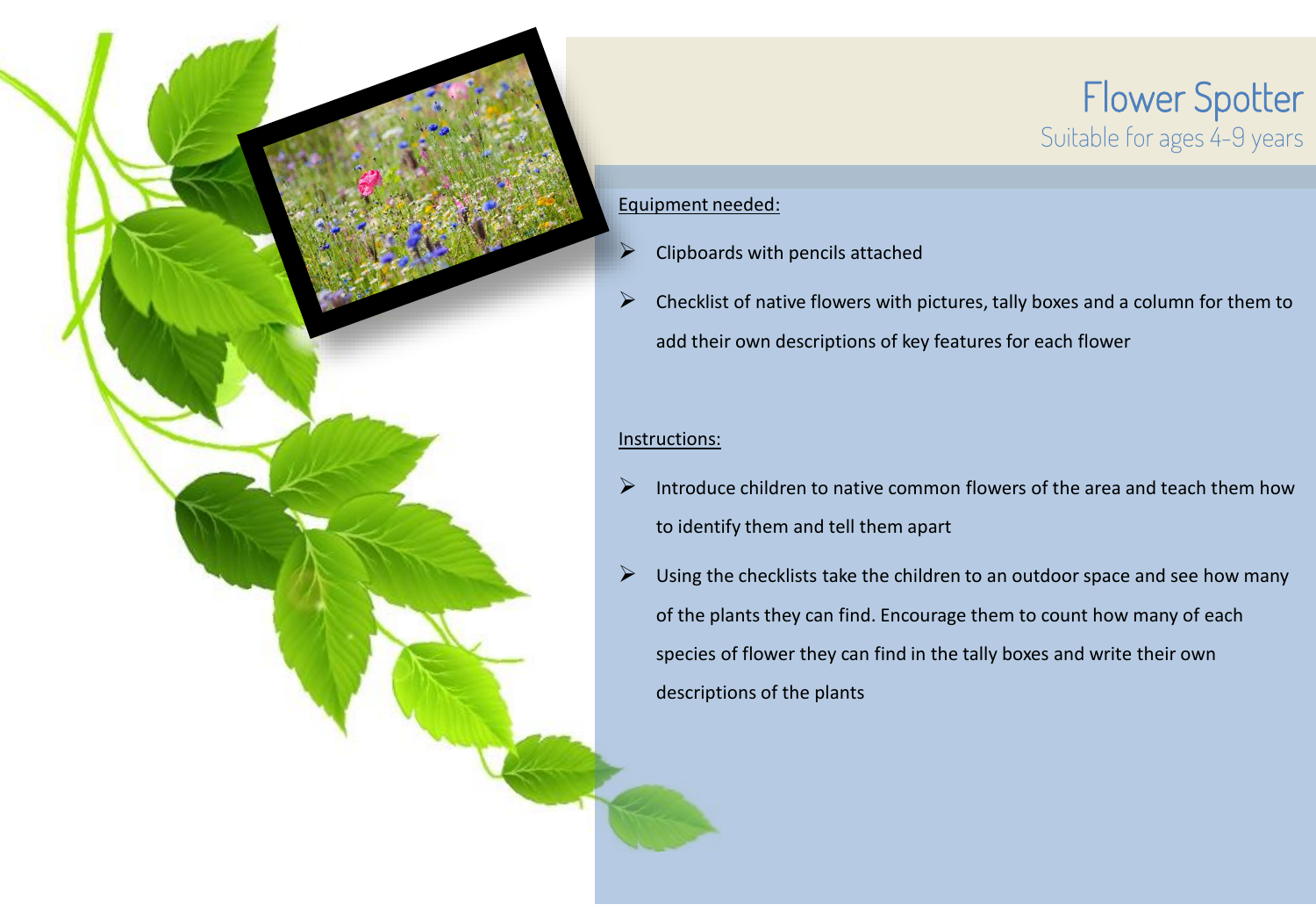

# Flower Spotter

#### Learning outcomes:

- $\triangleright$  Children will learn basic flower biology and identification skills
- $\triangleright$  Children will gain an understanding of what plants are in their local area and what they need to thrive
- $\triangleright$  Children can practise working more independently to test their own knowledge and identification skills

#### Things to be aware of:

 $\triangleright$  Children should be reminded to be respectful of the oudoor environment and protect it by avoiding trampling or picking plants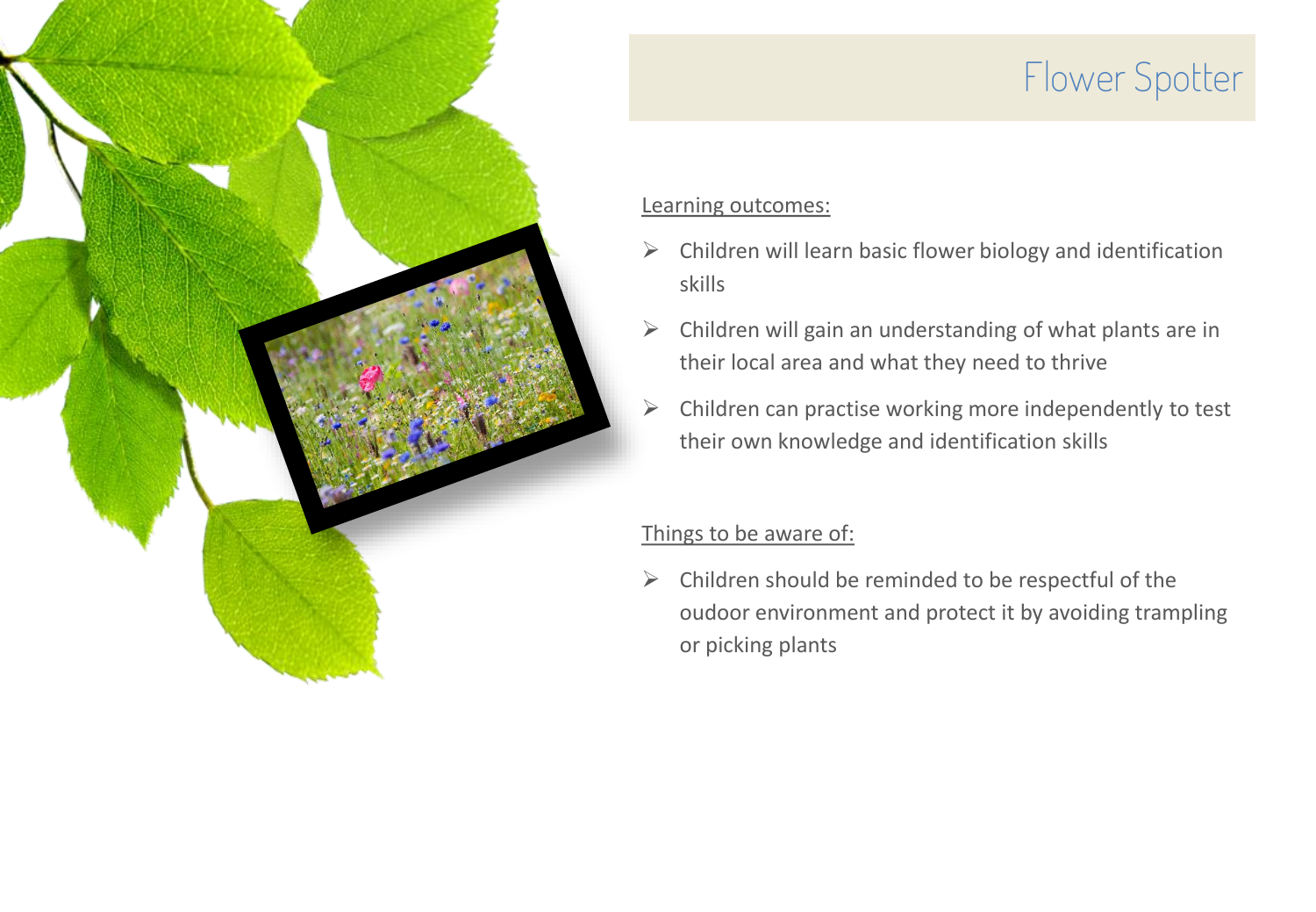

# Designing a pond

Suitable for ages 4-12 years

#### Equipment needed:

 $\triangleright$  Drawing materials

#### Instructions:

- $\triangleright$  Introduce class to pond ecosystems and show them examples of ponds. Explain the importance of ponds for a range of wildlife
- $\triangleright$  Take children outside to see examples of ponds if possible and ask them to draw diagrams of the ponds and makes notes
- $\triangleright$  Have a discussion about the design, structure and scenery of the ponds
- $\triangleright$  They can then design their own pond in class or as homework and present them to the class

#### Benefits of having and creating a pond

- $\triangleright$  Creates a calm peaceful environment
- $\triangleright$  They are havens for wildlife
- $\triangleright$  They become natural water reservoirs
- $\triangleright$  They're accessible for all age groups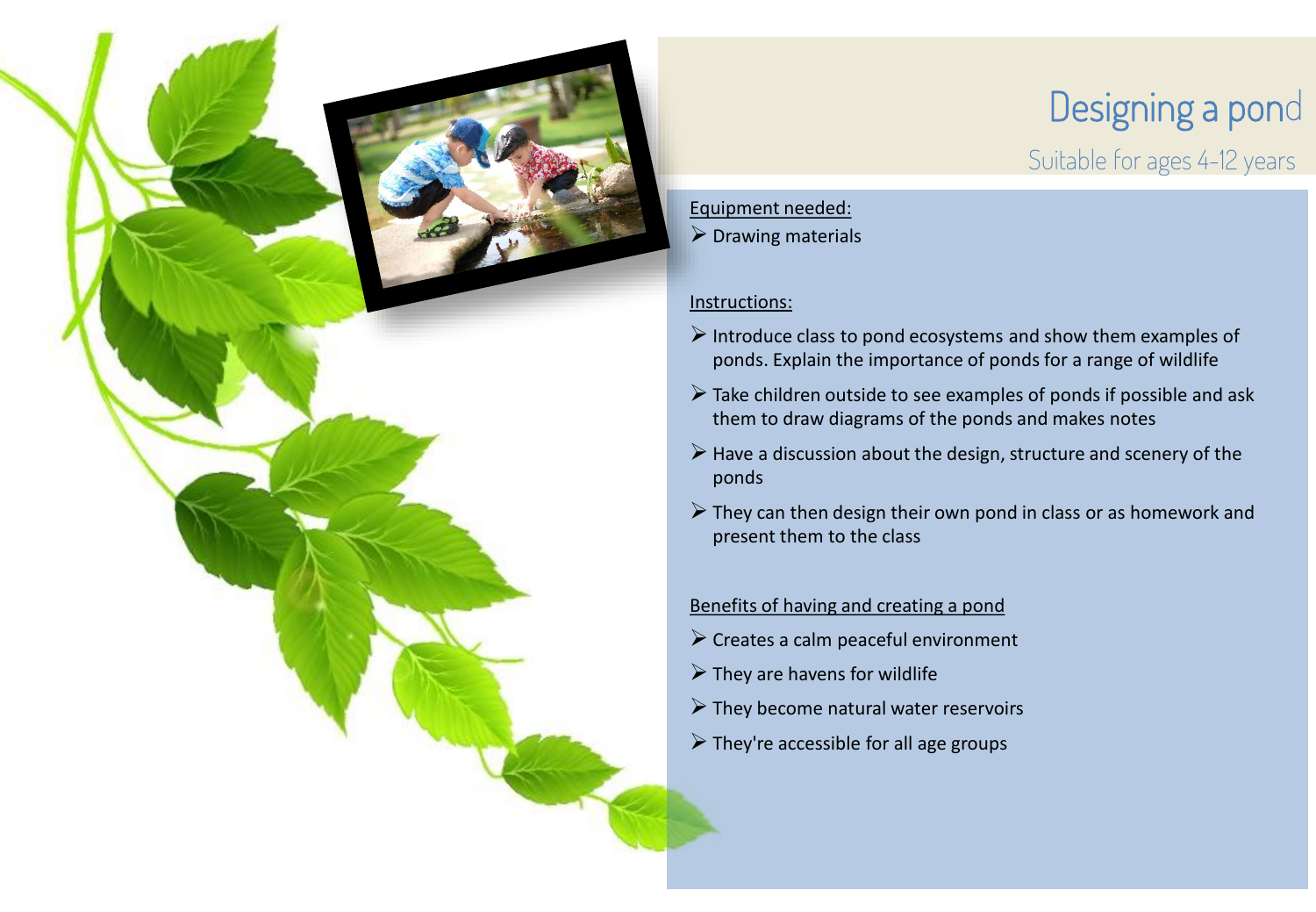# Designing a pond

#### Learning outcomes:

- ➢ Children are introduced to pond ecosystems and conservation
- ➢ Children learn about the wildlife in ponds and how to protect it
- ➢ Children explore their creativity and combine it with their scientific knowledge of what a pond needs
- $\triangleright$  Children learn that they can have a positive impact on their environment by creating homes for nature

#### Things to be aware of:

 $\triangleright$  If going on a fieldtrip to visit ponds in the area make sure there is sufficient adult supervision to prevent drowning risk to children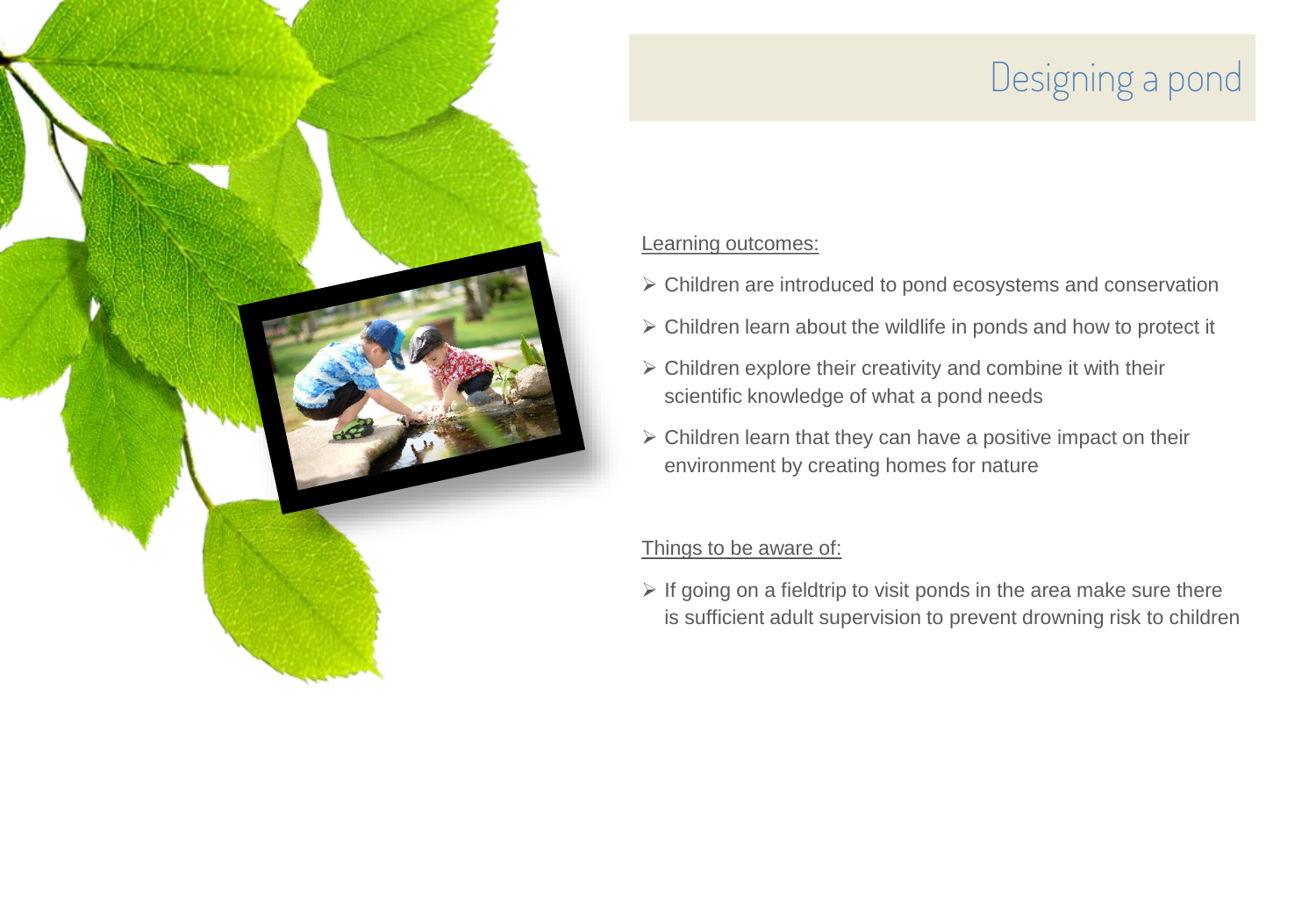# Picture references

#### Flower spotter

<https://schoolgardening.rhs.org.uk/Resources/Spotter-Guide/Spring-flower-spotter>

Designing a pond

[https://pixy.org/5784054/](https://www.canstockphoto.com/children-outdoors-5105899.html) 

Nature sketching

1. <https://www.canstockphoto.com/children-outdoors-5105899.html>

2. [https://www.dreamstime.com/stock-photo-kids-drawing-outside-four-happy-three-girls-boy-sitting-together-lawn](https://www.dreamstime.com/stock-photo-kids-drawing-outside-four-happy-three-girls-boy-sitting-together-lawn-pictures-image34541500)pictures-image34541500

#### Wildlife film making

- 1. <https://www.digital-photo-secrets.com/tip/1937/how-to-teach-photography-to-your-children/>
- 2. <https://aldryngton.wokingham.sch.uk/2014/06/22/news-item-upper-school-on-fieldwork-week/>
- 3. <https://www.oddizzi.com/teachers/explore-the-world/physical-features/rivers/school-trips/field-work/>

Litter pick

1. <https://www.activekids.com/parenting-and-family/articles/active-ways-to-celebrate-earth-day-with-your-kids>